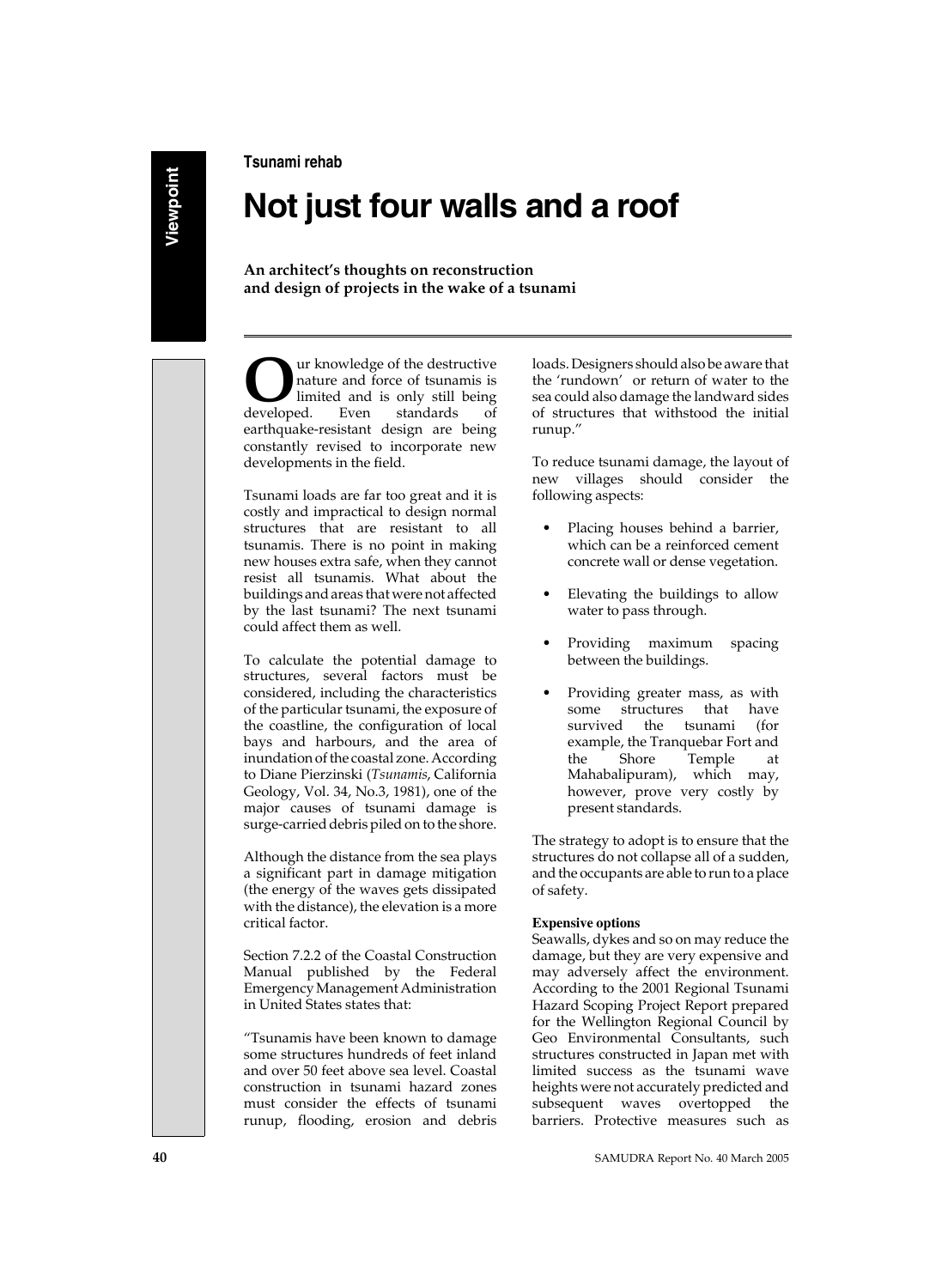these may be used in areas that contain essential infrastructure, such as the Kalpakkam Nuclear Power Plant in Tamil Nadu, India.

**T**rees that are deep-rooted, and grow with branches high off the ground, are very resistant to the used as effective grow with branches high off the ground, are very resistant to tsunamis. They can be used as effective barriers to partially dissipate the tsunami and catch the debris carried in the wave. The major advantage of dense vegetation over sea walls is that the former does not affect the wind movement along the coast. The planting of appropriate coastal species of vegetation would create functional and productive use for the local populations; the product yield and protection thus gives a twofold justification for implementation.

One of the best ways to do buildings is on stilts because they let the water through. If the epicentre of the earthquake is not far away, the time gap available between the warning and the real tsunami is very small, and the only way of escape is to go vertical. The houses can be made two-storeyed of reinforced cement concrete framed construction and the villagers can build around it using the normal construction practices according to their requirements.

The height of the elevated structures could be 10 feet from the ground level. There is no sanctity about this 10 feet

SAMUDRA Report No. 40 March 2005 **41**

measurement, but based on the experience of tsunamis so far, we can say that most tsunamis cause the sea to rise no more than 10 feet. Special structures such as hospitals and shelters that come very close to the sea can be built up to a height of three storeys. Building standards for common facilities such as hospitals, schools and community centres should be made very stringent, to resist even the worst of tsunamis.

The positioning of the buildings should be such as to allow the energy of the tsunami waves to get dissipated, rather than try to be a physical barrier. Giving a large plot of land for each family will facilitate a layout that will be able to resist tsunamis better.

As far as possible, the new houses should be built in the same location of the existing village. As the villagers have developed a social bonding with the places, it is very difficult to shift to a new locality. In the case of Banegaon, in Latur, India, which was hit by a 6.3 magnitude earthquake on 30 September 1993, the new village was built on the other side of the existing village. In the case of Chapredi village in Bhuj district, 125 families refused to move into a new site which was 1 km away. So we built the houses in their old plots.

#### **New locations**

Whenever a village is relocated, for some people at least, their agricultural fields become distant, and their places of work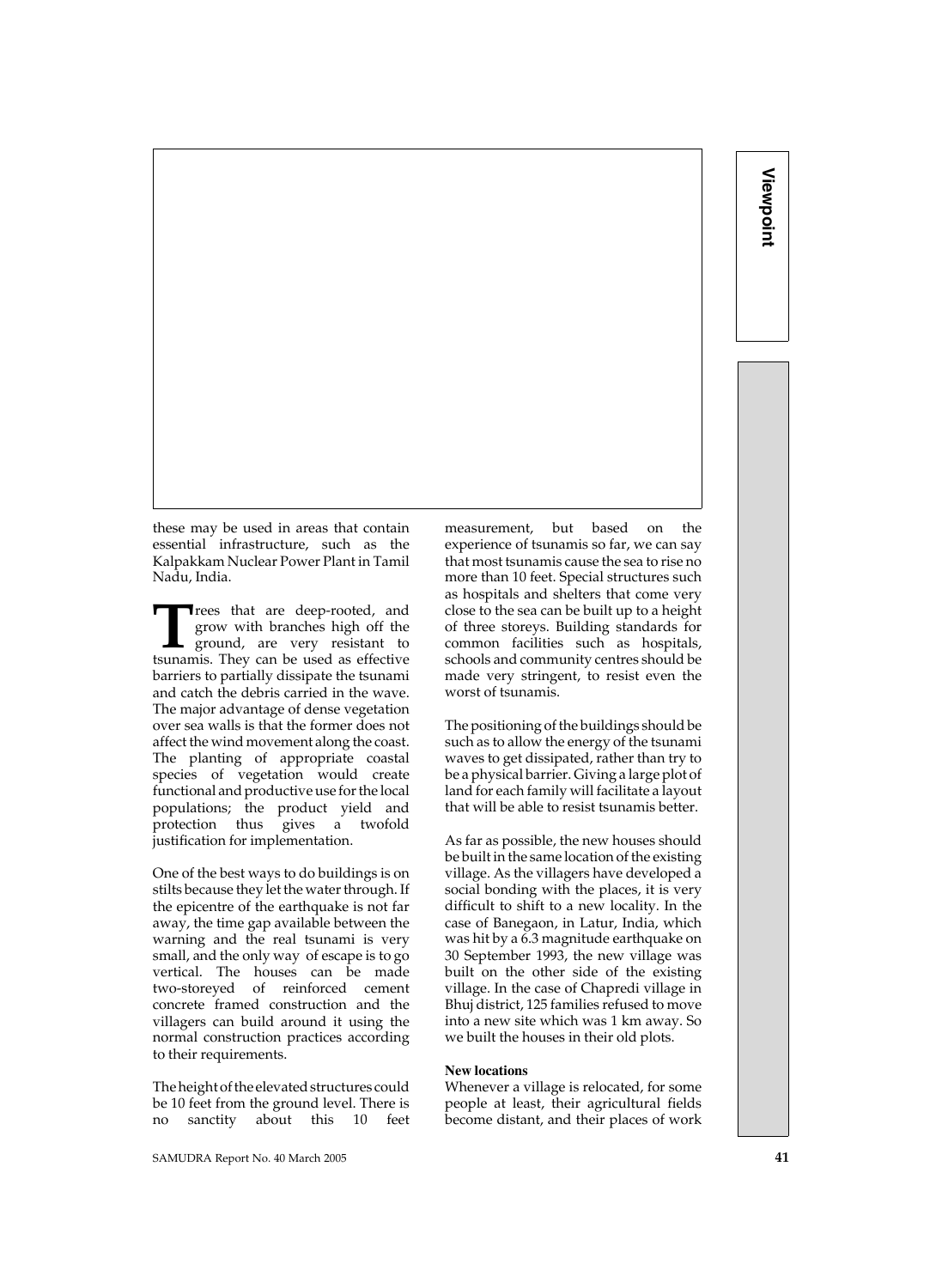## **Viewpoint**  Viewpoint

and worship far away from their houses. In most cases, the new location of the site is never discussed with the villagers, and the decision is taken by a few government officials.

**D**ifferent strategies have to be<br>developed for villages, towns<br>and cities, based on the cost of<br>land The damaged houses might have developed for villages, towns and cities, based on the cost of land. The damaged houses might have been of various sizes and belonged to people of different economic strata. The extent of land required for each has to be worked out separately.

In rural areas, the government should be able to allocate bigger plots for each family. The main advantage of this is that there will be less overcrowding in future and the villagers have more flexibility in extending their houses based on available resources.

If there is no flexibility for expansion, then another slum will be formed in the coming years. As families expand, the demand will rise for more units for the next generation. For the poor, who have very little resources left after meeting their food and clothing needs, land can be a major resource.

The old house damaged by the tsunami might have been overcrowded, and now is the time to give the affected family two houses in the new layout. Definite criteria have to be evolved to decide about the

allocation of extra houses to overcrowded families.

A house located in the middle of a plot, with vacant space all around, might not suit the villagers' lifestyle. Flats and grid layouts could be disastrous. In deciding the final layout of the village, fishing communities need to factor in their relationship with the surroundings, and their occupational requirements regarding craft and gear, disposal of fish waste, and so on.

Any new housing scheme must provide each house with a lavatory of its own (communal lavatories rarely work) and with a cooking space designed so that smoke from the stove will not fill the entire house. The living and sleeping areas must be at least partially separated from each other.

One possibility is to provide a solid permanent core, or nucleus, of a house, around which the inmates can add their own rooms and living spaces, perhaps at first with only temporary materials such as mud and corrugated galvanized iron sheets and later with more permanent materials.

### **Common facilities**

In many of the reconstruction projects, the thrust given for common facilities and infrastructure is low. Markets, a library, a community hall, schools, village council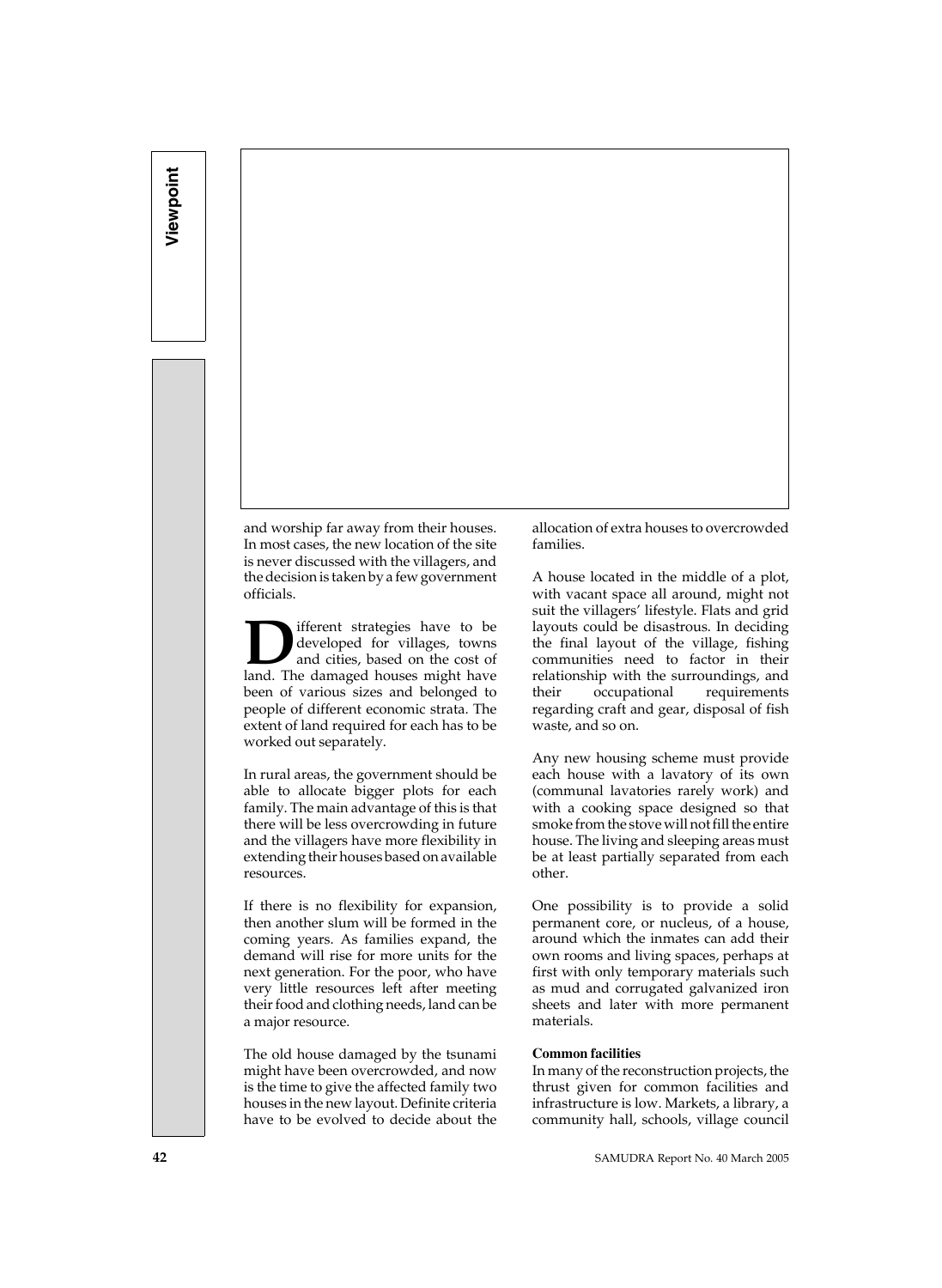office, and places of worship are some of the community facilities that can be added for a reconstruction project.

**Tater** supply and sanitation plans are important. Many of the villagers might not have had toilets and bathing facilities in their old houses. The new layout can add water closet and bath and wash areas. Water storage facility is another important feature for each house. In many areas, tsunami inundation has caused salinity in the wells, which were the main source of drinking water.

One basic mistake we make in rehabilitation is that we want to give the villagers what we think is right. We never want to know their real needs. "People's participation" is an oft-repeated cliché; even where it does happen, it is only in the case of implementation, and not in the case of planning, design and choice of technology.

The villagers have to be convinced about the techniques and materials we use for reconstruction. In Banegaon village, in Latur, India, the villagers rejected stone for masonry walls because the same material had fallen over them during the earthquake. One of the buildings in the village which survived the earthquake was a building built with burnt bricks. Although brick is not a local material—it has to be transported from a distance of more than 70 km—the villagers' preference was for bricks. In Chapredi village in Bhuj district too, the villagers did not want stone for masonry walls, because many of them had collapsed. They agreed for cement-stabilized mud blocks for walls since the traditional mud structures had survived the earthquake.

One NGO had constructed houses in the shape of geodesic domes. The villagers could not relate with such shapes and they refused to live in those houses, which were eventually used for storing things.

Whatever the choice of technology for reconstruction, it is very important to make sure that the villagers and local masons are able to construct similar buildings in future. One major caution to be exercised here is that reinforced cement concrete framed structures, especially in a

had doubts about the safety of such structures. It is very important that we

come up.

bring them into confidence before, during and after construction. In Banegaon, we started living in one of the model houses. After one of those after-tremors, which was of moderate intensity, the villagers came running to the house where we were staying to check whether the structure had developed any cracks or damage.

When we built earthquake-resistant structures in Latur and Bhuj, we were quite convinced about the soundness of the structures. But the villagers always

highly corrosive coastal environment, needs lot of care in construction and maintenance. If the quality of construction cannot be ensured, the maintenance of these structures over a period of time can

The quantum of construction activities which are going to take place in the tsunami-hit areas in the next one year is huge. There will be a tremendous shortage of construction workers, and migration of construction labour will occur. Wages will go up. Unskilled workers will become skilled masons overnight. Based on the experience in Bhuj and Latur, it is very difficult to ensure the quality of construction, which is very critical in the case of the structures that are going to

lead to a serious crisis.

To conclude, the housing problem is not a mere question of four walls and a roof. It is, in fact, a social problem, which has many cultural, economic, technical and political dimensions. The house as a microenvironment is very essential for the healthy living of individuals. We have to approach the problem in a holistic way, taking into account regional variations.

We can consider the following actions for the future:

- Producing inundation maps, which will help in the adoption of different criteria in the design of new buildings based on the data generated.
- Deploying tsunami warning systems. (Whether the dissemination of information can be done under the present